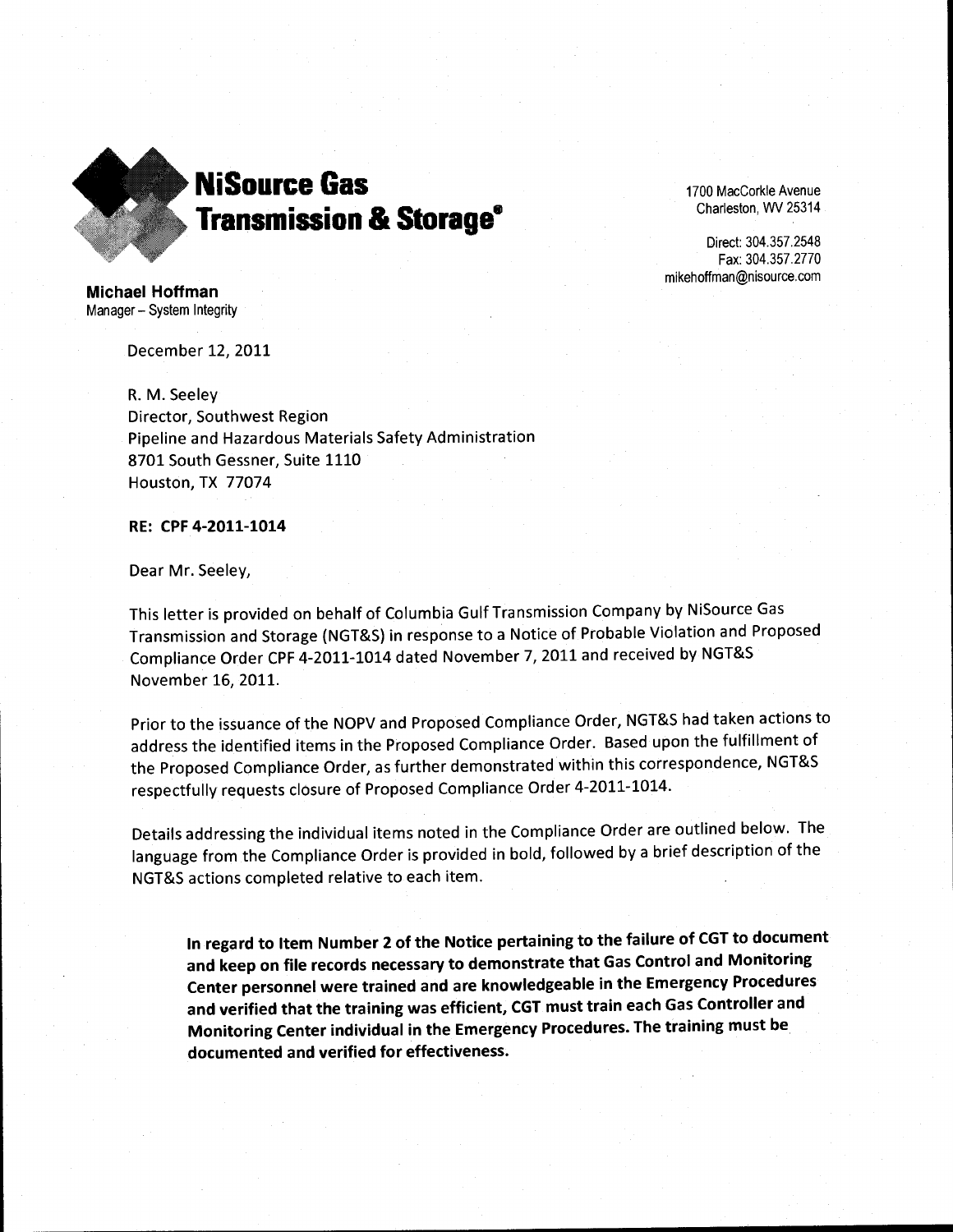All NGT&S Gas Controllers and Monitoring Center Analyst's completed computer based Incident Management training in September and October of 2011. Records of the Incident Management training obtained from the NGT&S Learning Management System (LMS) are included in Attachment A. The records show the time and date that each individual completed the training. Attachment B provides screen shots of the contents of the training provided. A quiz was included as part of the course to confirm understanding of the material and training effectiveness. Each employee needed to score a 70% or higher on the quiz before the course was recorded as complete in LMS. In addition, NGT&S will continue to test the effectiveness of the training through review of actions taken by employees as well as lessons learned as the result of mock drills or actual emergencies, as they may occur. Changes to the training will occur, as necessary, to address any deficiencies found.

CGT must perform and document this training within 45 days following the receipt of the Final Order.

The training, as outlined above, was completed in September and October of 2011, prior to issuance of the Proposed Compliance Order.

It is requested (not mandated) that Columbia Gulf Transmission Company maintain documentation of the safety improvement costs associated with fulfilling this Compliance Order and submit the total to R. M. Seeley, Director, Southwest Region, Pipeline and Hazardous Materials Safety Administration. It is requested that these costs be reported in two categories: 1) total cost associated with preparation/revision of plans, procedures, studies and analyses, and 2) total cost associated with replacements, additions and other changes to pipeline infrastructure.

The emergency training given was developed and implemented independently from the requirements of the Proposed Compliance Order. However, the development cost for the training was \$10,500. There were no costs associated with replacements, additions or other changes associated with pipeline infrastructure as the result of the fulfillment of the Proposed Compliance Order.

As detailed in this correspondence, NGT&S has taken aggressive action, prior to issuance of the Proposed Compliance Order that addressed the concerns of the order. In addition to addressing the issues raised in the Proposed Order, under the new NGT&S Control Room Management Plan, NGT&S has implemented a robust comprehensive training and tracking program for all of its Gas Controllers and Monitoring Center personnel. This training is now being documented and tracked via the NGT&S Learning Management System. We believe that the measures taken have satisfied the Proposed Compliance Order and respectfully request closure of the Order.